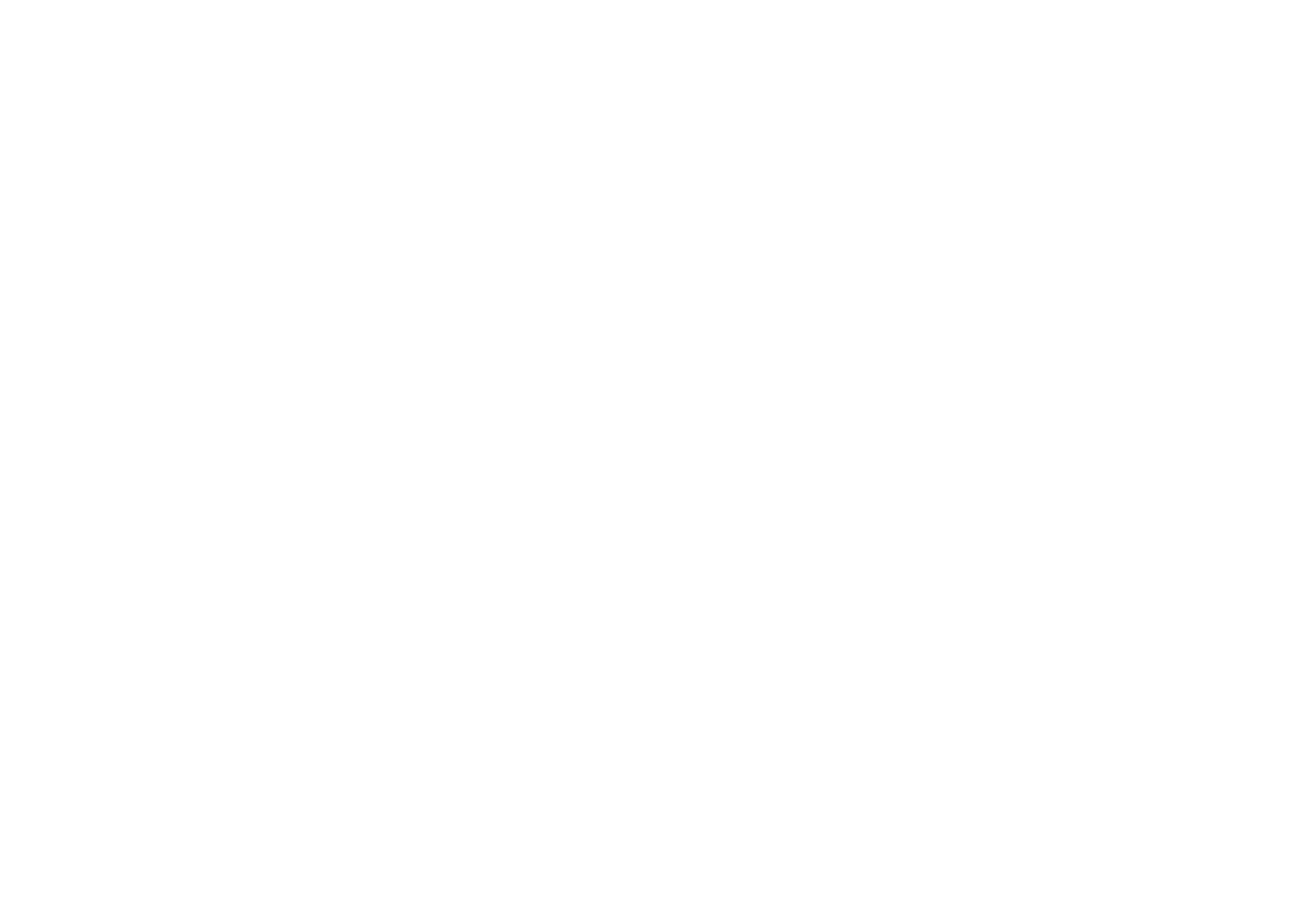### CREA IL TUO GIN & TONIC

*Create your one & only gin & tonic*

€ 12

#### **GIN TOSCANI**

*Tuscan Gin*

Sabatini | Cortona

Ginepraio | Barberino Val D'elsa

Vallombrosa | Firenze

Helba London Dry Gin | Isola D'elba

Peter In Florence | Pelago

Winestillery | Gaiole in Chianti

**GIN ESTERI** *International Gin* Elektro Gin | Livorno Gin Arte | Greve in Chianti Senensis | Castellina in Chianti Argentario | Grosseto

Opificio Nunquam Only Ju | Prato

## CAFFETTERIA

| Espresso        | $\epsilon$ 2 | Ginseng          | $\epsilon$ 3 |
|-----------------|--------------|------------------|--------------|
| Doppio Espresso | $\epsilon$ 4 | Latte Macchiato  | $\in$ 4      |
| Cappuccino      | $\epsilon$ 4 | Cioccolata Calda | $\epsilon$ 3 |
| Caffè Americano | $\epsilon$ 4 | Thè & Tisane     | $\epsilon$ 3 |
| Orzo            | € 3          | Caffè Shakerato  | $\epsilon$ 5 |

Monkey 47 | Germany Bombay Sapphire | England Hendricks | Scotland Gin mare | Spain Tanqueray n°10 | England

#### **SCEGLI LA TUA TONICA**

*Choose your mixer* Fever tree mediterranean tonic Fentimans indian tonic

J.Gasco indian tonic

Fentimans Yuzu tonic

Thomas Henry tonic

Cortese pura botanica tonica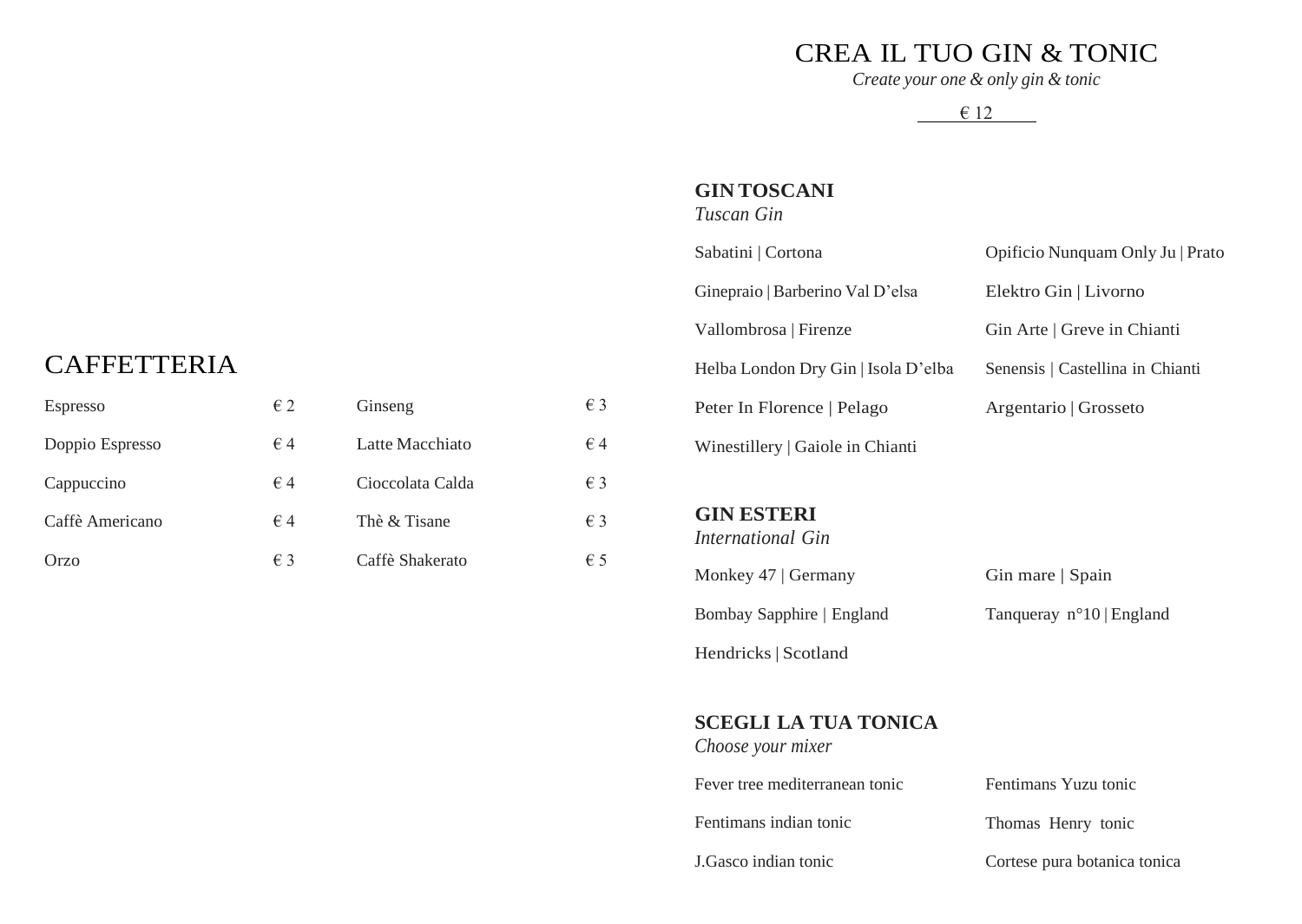#### **SCEGLI IL BITTER O L'ELISIR**

#### *Choose your bitter or elisir*

| Bitter al cetriolo   cucumber bitter        |
|---------------------------------------------|
| Elisir al bergamotto   bergamot elisir      |
| Elisir alla lavanda   lavander elisir       |
| Elisir pepe sichuan   sichuan pepper elisir |
|                                             |
|                                             |

### **SCEGLI TRA GLI AROMI E LE SPEZIE**

#### *Choose your garnish*

| Limone   Lemon                 | Pepe Nero   Black Pepper             |       |
|--------------------------------|--------------------------------------|-------|
| Lime $ $ Lime                  | Pepe Rosa   Pink Pepper              | GF    |
| Arancia   Orange               | Pepe Di Sichuan   Sichuan Pepper     | Grap  |
| Pompelmo   Grapefruit          | Chiodi Di Garofano   Clove           | Grap  |
| Cetriolo   Cucumber            | Anice Stellato   Star Anise          | Grap  |
| Basilico   Basil               | Cannella   Cinnamon                  | Grap  |
| Rosmarino   Rosemary           | Noce Moscata   Nutmeg                | Grap  |
| Peperoncino   Redchilli Pepper | Ginepro   Juniper                    | Grap  |
| Salvia   Sage                  | Cardamomo   Cardamom                 |       |
| Timo   Thyme                   | Coriandolo   Coriander               |       |
| Lavanda   Lavender             | Zafferano   Saffron                  | EL.   |
| Zenzero   Ginger               | Camomilla   Camomile                 | Elisi |
| Pepe Bianco   White Pepper     | Finocchietto Selvatico   Wild Fennel |       |

## BRANDY, COGNAC & CALVADOS

| Brandy Italiano Villa Tarqua                         | $\epsilon$ 8  |
|------------------------------------------------------|---------------|
| Brandy De Jerez Solera Gran Reserva Cardenal Mendoza | $\epsilon$ 8  |
| Cognac Remy Martin VSOP                              | $\epsilon$ 8  |
| Cognac Courvoisier VSOP                              | $\epsilon$ 10 |
| Calvados Christian Drouin                            | $\in$ 8       |

### RAPPA

| Grappa Gran Riserva Unique   Diadema            | $\epsilon$ 10 |
|-------------------------------------------------|---------------|
| Grappa di Brunello   Jacopo Maestri             | $\epsilon$ 6  |
| Grappa Riserva 18 Barrique   Jacopo Maestri     | $\epsilon$ 7  |
| Grappa di Vernaccia E Zafferano   Poggio Alloro | $\epsilon$ 7  |
| Grappa di Melissa   Toscana Officinalis         | $\epsilon$ 7  |
| Grappa del Chianti   Villa Trasqua              | $\epsilon$ 6  |

### **LISIR**

ir di lunga Vita al Basilico  $\epsilon$  7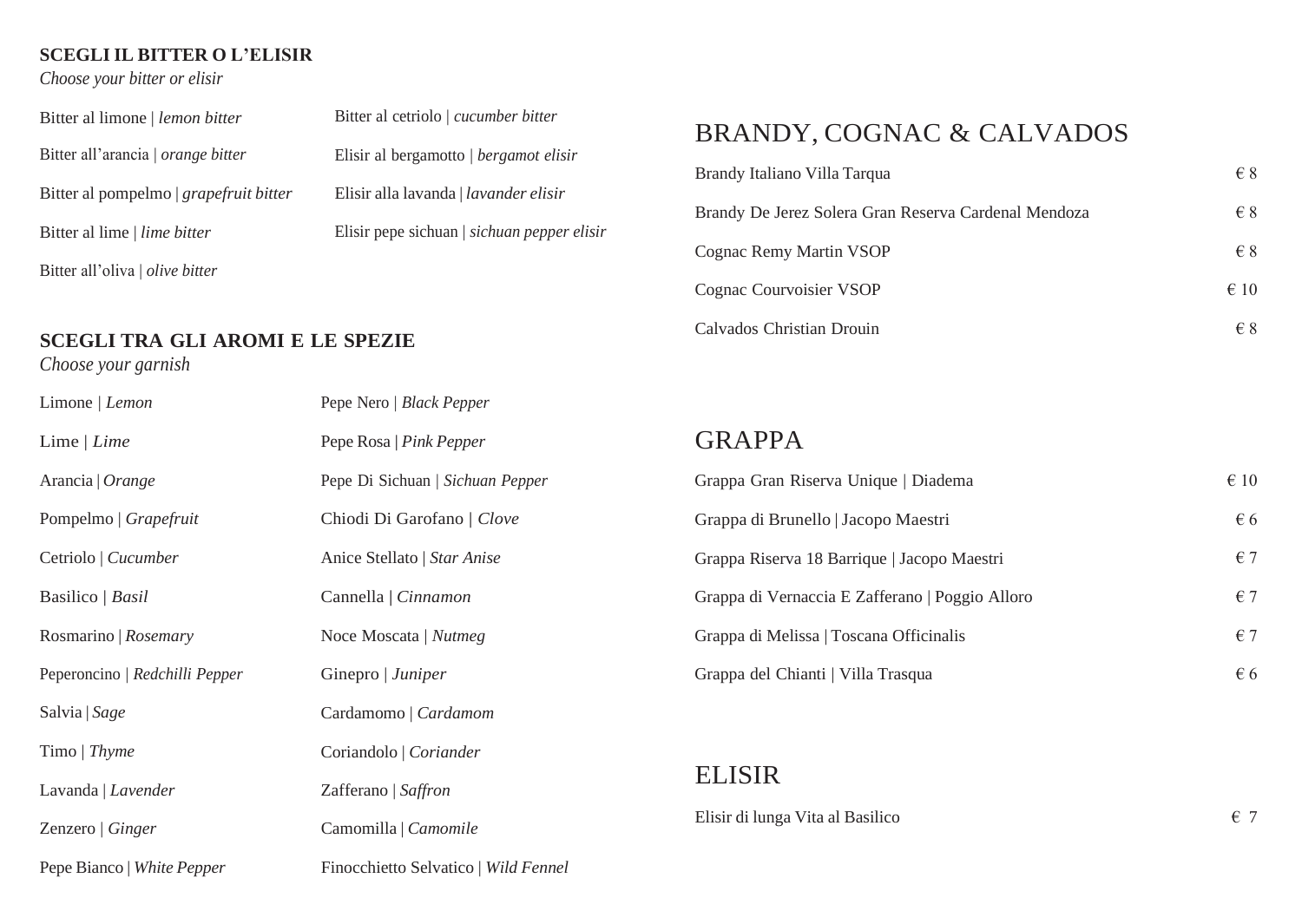## VODKA

## GIN & TONIC

| <b>VODKA TOSCANA</b><br>Tuscan vodka |              | <b>VODKA ESTERA</b><br><b>International Vodka</b> |               | Ginepraio London dry gin & j.Gasco indian tonic & arancia essiccata e<br>ginepro                                                              | $\epsilon$ 11 |
|--------------------------------------|--------------|---------------------------------------------------|---------------|-----------------------------------------------------------------------------------------------------------------------------------------------|---------------|
| <b>VKA</b>                           | $\in$ 8      | Absolut                                           | $\epsilon$ 6  | Ginepraio London dry gin $\&$ j. Gasco indian tonic $\&$ dry orange and juniper                                                               |               |
| Vodka Winestillery                   | $\epsilon$ 9 | Greey Goose                                       | $\in$ 8       | Gin arte & fentimans yuzu tonic & basilico e pepe rosa<br>Gin arte & fentimans yuzu tonic & basil and pink pepper                             | $\epsilon$ 12 |
|                                      |              |                                                   |               | Sabatini gin London dry & Thomas Henry tonic & timo<br>Sabatini gin London dry & Thomas Henry tonic & thyme                                   | $\epsilon$ 10 |
| <b>RUM</b>                           |              |                                                   |               | Gin senensis & Cortese Pura Botanica tonica & salvia<br>Gin senensis & Cortese Pura Botanica tonica & sage                                    | $\epsilon$ 12 |
| Havana 7y                            | $\epsilon$ 7 | El Dorado 12 Y                                    | $\epsilon$ 9  |                                                                                                                                               | $\epsilon$ 12 |
| Zacapa 23                            | $\in 10$     | Botran 15                                         | $\in$ 8       | Gin Nunquam only ju & fever tree mediterranean tonic & arancia<br>Gin Nunquam only ju & fever tree mediterranean tonic & orange               |               |
|                                      |              |                                                   |               | Gin Vallombrosa $\&$ j. Gasco indian tonic $\&$ limone<br>Gin Vallombrosa & j.Gasco indian tonic & lemon                                      | $\epsilon$ 11 |
| WHISKY & WHISKEY                     |              |                                                   |               | Helba london dry gin & fentimans indian tonic & finocchietto selvatico<br>Helba gin & fentimans indian tonic & wild fennel                    | $\epsilon$ 12 |
| Jameson                              | $\epsilon$ 6 | Wild Turkey                                       | $\epsilon$ 6  |                                                                                                                                               |               |
| <b>Jack Daniels</b>                  | $\epsilon$ 6 | Lagavulin 16 y                                    | $\epsilon$ 12 | Argentario & fever tree mediterranean tonic & arancia<br>Argentario & fever tree mediterranean tonic & orange                                 | $\epsilon$ 14 |
| Jim Bean                             | $\epsilon$ 6 | MacCallan 12                                      | $\epsilon$ 12 | Hendricks $\&$ thomas henry tonic $\&$ pepe nero e cetriolo                                                                                   | $\epsilon$ 11 |
| <b>Makers Mark</b>                   | $\epsilon$ 6 | Oban 14                                           | $\epsilon$ 10 | Hendricks & thomas henry tonic & black pepper and cucumber                                                                                    |               |
| <b>Four Roses</b>                    | $\epsilon$ 6 |                                                   |               | Gin Peter in Florence & fentimans indian tonic & rosmarino e ginepro<br>Gin Peter in Florence & fentimans indian tonic & rosemary and juniper | $\epsilon$ 12 |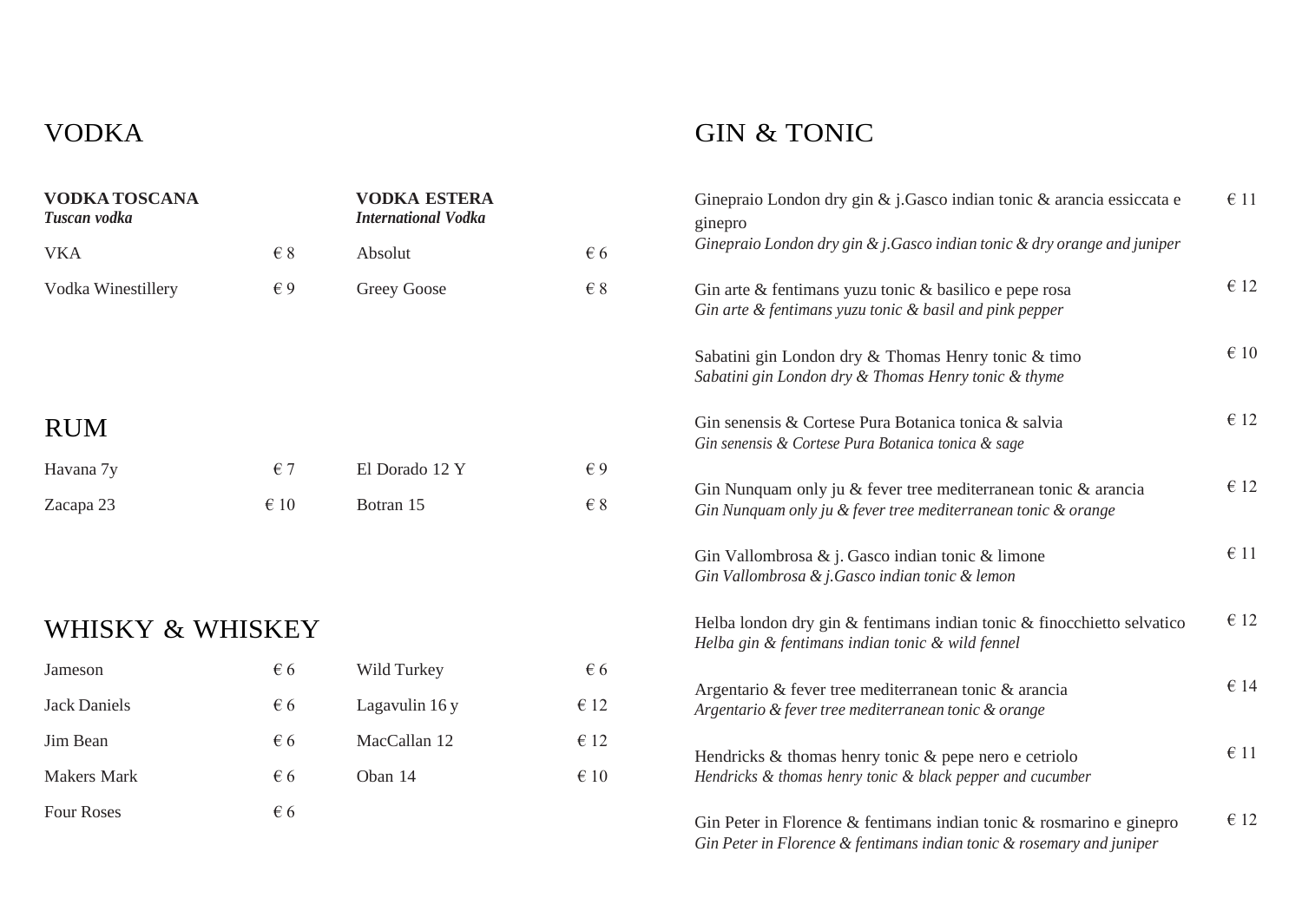### SIGNATURE COCKTAILS

### **MONKEY 47** Monkey 47, zafferano, Bitter pompelmo e Cortese Pure Tonic *Monkey 47 | Saffron, Grapefruit Bitter and Cortese Pure Tonic* **BOMBAY SAPPHIRE** Bombay Sapphire, liquore alla camomilla, Fever Tree Mediterranean Tonic, salvia e scorza di limone *Bombay Sapphire, camomile Liqueur, Fever Tree Mediterranean Tonic, Sage and lemon peel* € 14  $∈ 10$ € 12

€ 12

€ 11

Gin Mare, arancia, lime, limone, basilico, Sciroppo di Zucchero, pepe nero e Cortese Pura Botanica tonica *Gin Mare, orange, lime, lemon, basil, sugar syrup, black pepper,Cortese Pura Botanica tonica*

#### **TANQUERAY N. 10**

**GIN MARE**

Tanqueray N.10, lime, origano, Acqua di Cedro Nardini, Italicus, Cortese Pura tonica *Tanqueray N. 10, lime, origan, Italicus, Acqua di Cedro Nardini, Cortese Pura tonica*

#### **WINESTILLERY LONDON DRY GIN**

Winestillery London Dry Gin, noce moscata, lavanda, scorza di limone, fiori, Fever Tree Mediterranean Tonic *Winestillery London Dry Gin, nutmeg, lavender, lemon peel, Fever Tree Mediterranean Tonic*

## LIQUORI & AMARI TOSCANI

| <b>STILLER</b> REPORT (FIGU)  |              |               |     |
|-------------------------------|--------------|---------------|-----|
| Liquore alla liquirizia       | $\epsilon$ 6 | Amaro Nunquam | € 6 |
| Sambuca                       | $\epsilon$ 6 | Herbarum      | € 6 |
| <b>IL RE DEI RE (Livorno)</b> |              |               |     |
| Amarangela                    | $\epsilon$ 6 |               |     |
| Limùnara                      | $\epsilon$ 6 |               |     |
|                               |              |               |     |

LIQUORI & AMARI *Liqueurs & Digestifs*

**OPIFICIO NUNQUAM (Prato)**

| Limoncello Capri    | $\epsilon$ 5 | Amaretto di Saronno | $\epsilon$ 5 |
|---------------------|--------------|---------------------|--------------|
| Amaro del Capo      | $\epsilon$ 5 | Sambuca Molinari    | $\epsilon$ 5 |
| Montenegro          | $\epsilon$ 5 | Cointreau           | $\epsilon$ 5 |
| Amaro Lucano        | $\epsilon$ 5 | <b>Gran Marnier</b> | $\epsilon$ 5 |
| Cynar               | $\epsilon$ 5 | Jagermeister        | $\epsilon$ 5 |
| Fernet Branca       | $\epsilon$ 5 | Unicum              | $\epsilon$ 5 |
| <b>Branca Menta</b> | $\epsilon$ 5 | St Germain          | $\epsilon$ 6 |
| Averna              | $\epsilon$ 5 |                     |              |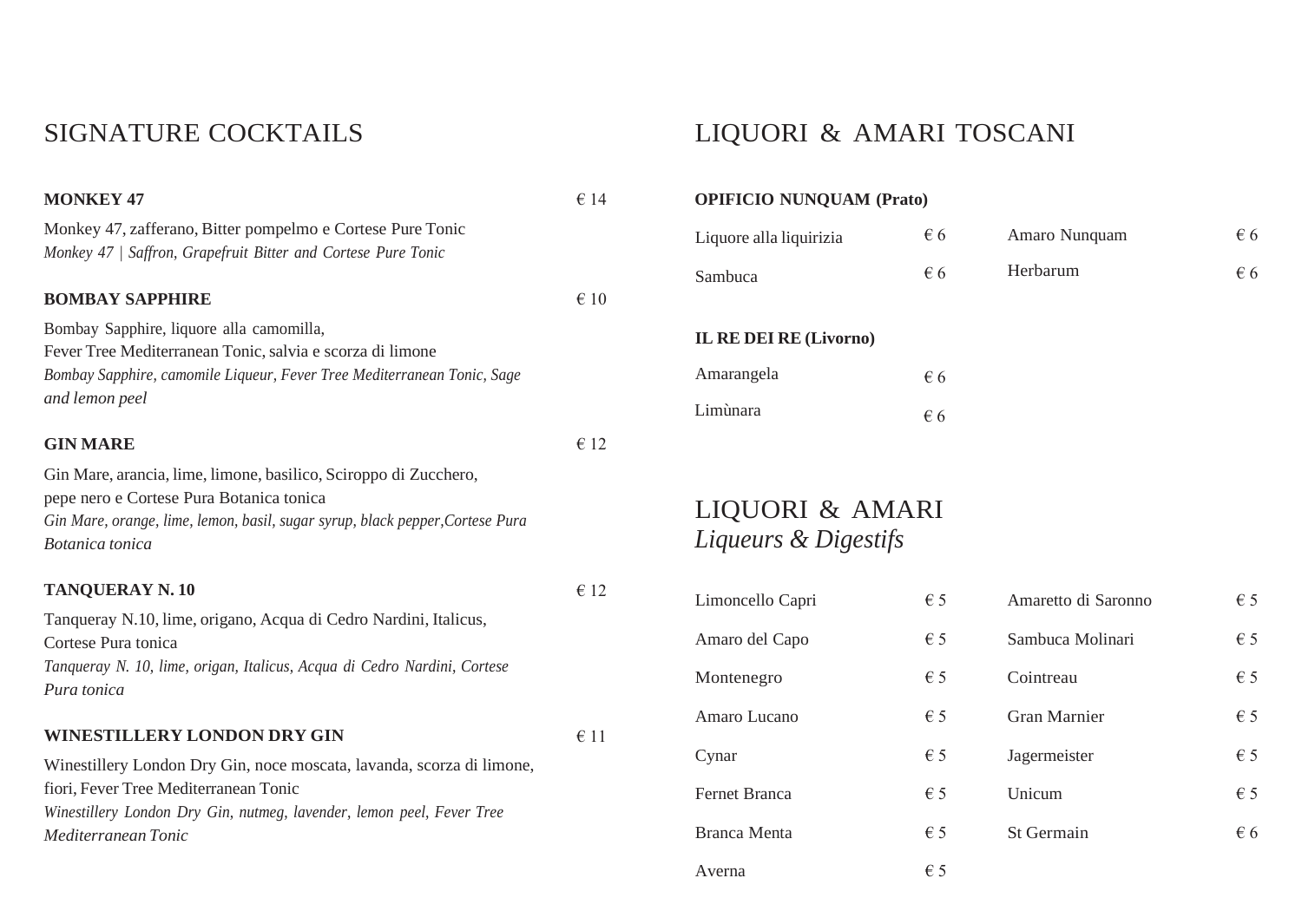## SOFT DRINKS

## **COCKTAILS**

| Coca Cola                    | $\in$ 4      | <b>NEGRONI</b>                                                                                                                      | $\epsilon$ 10 |
|------------------------------|--------------|-------------------------------------------------------------------------------------------------------------------------------------|---------------|
| Coca Cola Zero               | $\epsilon$ 4 | Vermouth Rosso Winestillery, Campari, Peter in Florence London Dry<br>Gin                                                           |               |
| Aranciata S. Pellegrino      | $\epsilon$ 4 | <b>NEGRONI BIANCO</b>                                                                                                               | $\epsilon$ 10 |
| Fever Tree Sicilian Lemonade | $\epsilon$ 4 | Vermouth del Mugello Oro, Peter in Florence London Dry Gin,                                                                         |               |
| Thomas Henry Ginger Ale      | $\epsilon$ 4 | Luxardo bitter bianco                                                                                                               |               |
| Cortese Ginger Beer          | $\in$ 4      | <b>AMERICANO</b><br>Bitter Winestillery, Vermouth del Mugello Cremisi                                                               | $\epsilon$ 9  |
|                              |              | <b>DIRTY MARTINI</b><br>Winestillery London Dry Gin, Martini, Salamoia, olive                                                       | $\epsilon$ 9  |
| <b>SUCCHI</b><br>Juice       |              | <b>MARTINI</b><br>Gin Arte, Martini Vermouth Dry, Elisir al Bergamotto                                                              | $\in$ 8       |
|                              |              | <b>SIN LOCURA NO HAY FELICIDAD</b>                                                                                                  | $\epsilon$ 9  |
| Arancia                      | $\in$ 4      | Tequila Jose Cuervo, succo di pompelmo rosa, succo di lime, sciroppo<br>d'agave, sale                                               |               |
| Pesca                        | $\in$ 4      | Tequila Jose Cuervo, pink grapefruit, lime juice, agave syrup, salt                                                                 |               |
| Mirtillo                     | $\epsilon$ 5 | <b>LET LIFE SURPRISE YOU</b>                                                                                                        | $\epsilon$ 11 |
| Pomodoro                     | $\in$ 4      | Vodka Winestillery, Liquore alla Camomilla, Fiori di Sambuco J. Gasco<br>Vodka Winestillery, Camomile Liqueur, Elderflower J. Gasco |               |